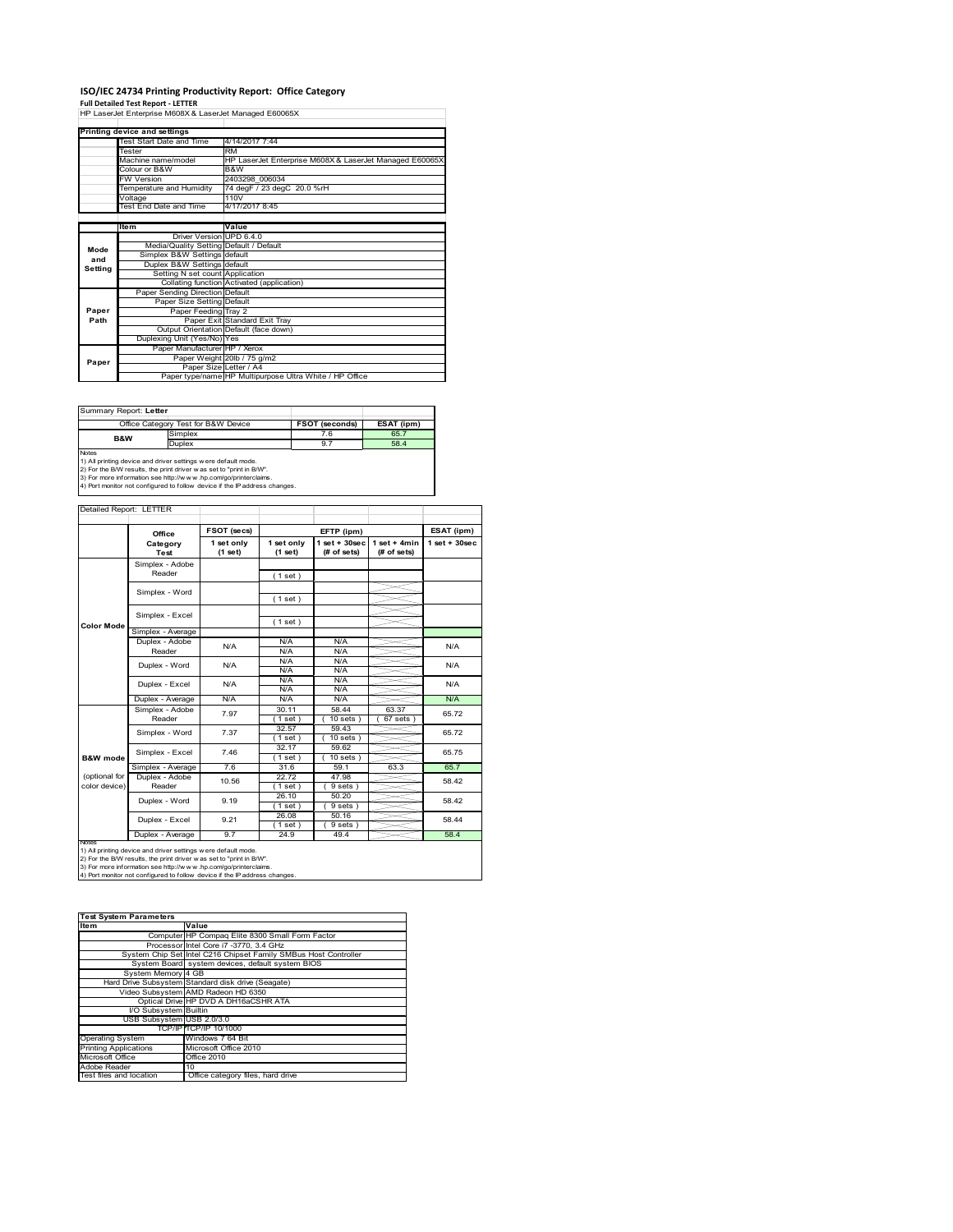# **ISO/IEC 24734 Printing Productivity Report: Office Category Full Detailed Test Report ‐ A4** HP LaserJet Enterprise M608X & LaserJet Managed E60065X

|         | Printing device and settings            |                                                         |
|---------|-----------------------------------------|---------------------------------------------------------|
|         | Test Start Date and Time                | 4/14/2017 7:44                                          |
|         | Tester                                  | <b>RM</b>                                               |
|         | Machine name/model                      | HP LaserJet Enterprise M608X & LaserJet Managed E60065X |
|         | Colour or B&W                           | B&W                                                     |
|         | <b>FW Version</b>                       | 2403298 006034                                          |
|         | Temperature and Humidity                | 74 degF / 23 degC 20.0 %rH                              |
|         | Voltage                                 | 110V                                                    |
|         | Test End Date and Time                  | 4/17/2017 8:45                                          |
|         |                                         |                                                         |
|         | Item                                    | Value                                                   |
|         | Driver Version UPD 6.4.0                |                                                         |
| Mode    | Media/Quality Setting Default / Default |                                                         |
| and     | Simplex B&W Settings default            |                                                         |
| Setting | Duplex B&W Settings default             |                                                         |
|         | Setting N set count Application         |                                                         |
|         |                                         | Collating function Activated (application)              |
|         | Paper Sending Direction Default         |                                                         |
|         | Paper Size Setting Default              |                                                         |
| Paper   | Paper Feeding Tray 2                    |                                                         |
| Path    |                                         | Paper Exit Standard Exit Tray                           |
|         |                                         | Output Orientation Default (face down)                  |
|         | Duplexing Unit (Yes/No) Yes             |                                                         |
|         | Paper Manufacturer HP / Xerox           |                                                         |
| Paper   |                                         | Paper Weight 20lb / 75 g/m2                             |
|         | Paper Size Letter / A4                  |                                                         |
|         |                                         | Paper type/name HP Multipurpose Ultra White / HP Office |

| Summary Report: A4 |                                                                                                                                    |                       |            |  |  |  |  |  |
|--------------------|------------------------------------------------------------------------------------------------------------------------------------|-----------------------|------------|--|--|--|--|--|
|                    | Office Category Test for B&W Device                                                                                                | <b>FSOT (seconds)</b> | ESAT (ipm) |  |  |  |  |  |
| B&W                | Simplex                                                                                                                            | 7.8                   | 62.0       |  |  |  |  |  |
|                    | <b>Duplex</b>                                                                                                                      | 10.0                  | 55.8       |  |  |  |  |  |
| <b>Notes</b>       | 1) All printing device and driver settings were default mode.<br>2) For the RAM results the print driver was set to "print in RAM" |                       |            |  |  |  |  |  |

2) For the B/W results, the print driver w as set to "print in B/W".<br>3) For more information see http://w w w.hp.com/go/printerclaims.<br>4) Port monitor not configured to follow device if the IP address changes.

|                                | Office                  | FSOT (secs)           | EFTP (ipm)            |                                   |                                | ESAT (ipm)         |  |
|--------------------------------|-------------------------|-----------------------|-----------------------|-----------------------------------|--------------------------------|--------------------|--|
|                                | Category<br><b>Test</b> | 1 set only<br>(1 set) | 1 set only<br>(1 set) | $1$ set + $30$ sec<br>(# of sets) | $1 set + 4 min$<br>(# of sets) | $1$ set + $30$ sec |  |
|                                | Simplex - Adobe         |                       |                       |                                   |                                |                    |  |
|                                | Reader                  |                       | (1 set)               |                                   |                                |                    |  |
|                                | Simplex - Word          |                       |                       |                                   |                                |                    |  |
|                                |                         |                       | (1 set)               |                                   |                                |                    |  |
| Colour                         | Simplex - Excel         |                       |                       |                                   |                                |                    |  |
| Mode                           |                         |                       | (1 set)               |                                   |                                |                    |  |
|                                | Simplex - Average       |                       |                       |                                   |                                |                    |  |
|                                | Duplex - Adobe          | N/A                   | N/A                   | N/A                               |                                | N/A                |  |
|                                | Reader                  |                       | N/A                   | N/A                               |                                |                    |  |
|                                | Duplex - Word           | N/A                   | N/A                   | N/A                               |                                | N/A                |  |
|                                |                         |                       | N/A                   | N/A                               |                                |                    |  |
|                                | Duplex - Excel          | N/A                   | N/A                   | N/A                               |                                | N/A                |  |
|                                |                         |                       | N/A                   | N/A                               |                                |                    |  |
|                                | Duplex - Average        | N/A                   | N/A                   | N/A                               |                                | N/A                |  |
|                                | Simplex - Adobe         | 8.08                  | 29.69                 | 55.06                             | 60.06                          | 62.07              |  |
|                                | Reader                  |                       | (1 set)               | $9 sets$ )                        | $64$ sets $)$                  |                    |  |
|                                | Simplex - Word          | 7.60                  | 31.58                 | 56.08                             |                                | 62.06              |  |
|                                |                         |                       | (1 set )              | $9 sets$ )                        |                                |                    |  |
|                                | Simplex - Excel         | 7.54                  | 31.82                 | 55.72                             |                                | 62.01              |  |
| <b>B&amp;W</b> mode            |                         |                       | (1 set)               | 9 sets)                           |                                |                    |  |
|                                | Simplex - Average       | 7.8                   | 31.0                  | 55.6                              | 60.0                           | 62.0               |  |
| (optional for<br>color device) | Duplex - Adobe          | 10.61                 | 22.62                 | 44.72                             |                                | 55.90              |  |
|                                | Reader                  |                       | (1 set)               | 8 sets)                           |                                |                    |  |
|                                | Duplex - Word           | 9.79                  | 24.52                 | 46.92                             |                                | 55.84              |  |
|                                |                         |                       | (1 set)               | 8 sets)                           |                                |                    |  |
|                                | Duplex - Excel          | 9.51                  | 25.24                 | 47.24                             |                                | 55.80              |  |
|                                |                         |                       | $1$ set)              | 8 sets)                           |                                | 55.8               |  |
| <b>IVOIES</b>                  | Duplex - Average        | 10.0                  | 24.1                  | 46.2                              |                                |                    |  |

| <b>Test System Parameters</b> |                                                                 |  |  |
|-------------------------------|-----------------------------------------------------------------|--|--|
| Item                          | Value                                                           |  |  |
|                               | Computer HP Compaq Elite 8300 Small Form Factor                 |  |  |
|                               | Processor Intel Core i7 -3770, 3.4 GHz                          |  |  |
|                               | System Chip Set Intel C216 Chipset Family SMBus Host Controller |  |  |
|                               | System Board system devices, default system BIOS                |  |  |
| System Memory 4 GB            |                                                                 |  |  |
|                               | Hard Drive Subsystem Standard disk drive (Seagate)              |  |  |
|                               | Video Subsystem AMD Radeon HD 6350                              |  |  |
|                               | Optical Drive HP DVD A DH16aCSHR ATA                            |  |  |
| I/O Subsystem Builtin         |                                                                 |  |  |
| USB Subsystem USB 2.0/3.0     |                                                                 |  |  |
|                               | TCP/IPITCP/IP 10/1000                                           |  |  |
| <b>Operating System</b>       | Windows 7 64 Bit                                                |  |  |
| <b>Printing Applications</b>  | Microsoft Office 2010                                           |  |  |
| Microsoft Office              | Office 2010                                                     |  |  |
| Adobe Reader                  | 10 <sup>1</sup>                                                 |  |  |
| Test files and location       | Office category files, hard drive                               |  |  |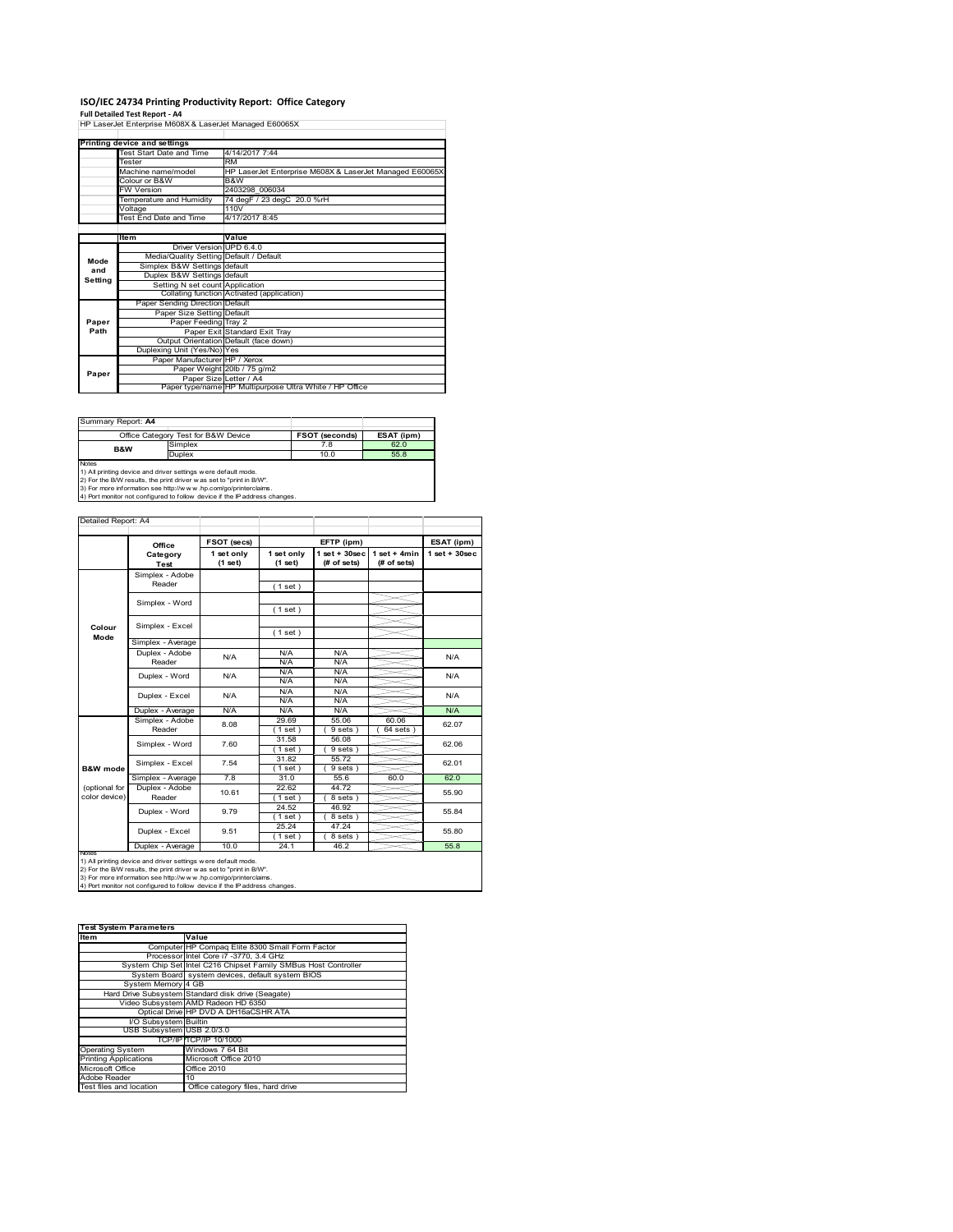**ISO/IEC 24734 Printing Productivity Report: Office Category Feature Performance Full Report ‐ Office Feature Performance Test** HP LaserJet Enterprise M608X & LaserJet Managed E60065X

|         | Printing device and settings            |                                                         |
|---------|-----------------------------------------|---------------------------------------------------------|
|         | Test Start Date and Time                | 4/14/2017 7:44                                          |
|         | Tester                                  | <b>RM</b>                                               |
|         | Machine name/model                      | HP LaserJet Enterprise M608X & LaserJet Managed E60065X |
|         | Colour or B&W                           | B&W                                                     |
|         | <b>FW Version</b>                       | 2403298 006034                                          |
|         | Temperature and Humidity                | 74 degF / 23 degC 20.0 %rH                              |
|         | Voltage                                 | 110V                                                    |
|         | Test End Date and Time                  | 4/17/2017 8:45                                          |
|         |                                         |                                                         |
|         | Item                                    | Value                                                   |
|         | Driver Version UPD 6.4.0                |                                                         |
| Mode    | Media/Quality Setting Default / Default |                                                         |
| and     | Simplex B&W Settings default            |                                                         |
| Setting | Duplex B&W Settings default             |                                                         |
|         | Setting N set count Application         |                                                         |
|         |                                         | Collating function Activated (application)              |
|         | Paper Sending Direction Default         |                                                         |
|         | Paper Size Setting Default              |                                                         |
| Paper   | Paper Feeding Tray 2                    |                                                         |
| Path    |                                         | Paper Exit Standard Exit Tray                           |
|         |                                         | Output Orientation Default (face down)                  |
|         | Duplexing Unit (Yes/No) Yes             |                                                         |
|         | Paper Manufacturer HP / Xerox           |                                                         |
| Paper   |                                         | Paper Weight 20lb / 75 g/m2                             |
|         |                                         | Paper Size Letter / A4                                  |
|         |                                         | Paper type/name HP Multipurpose Ultra White / HP Office |

|                                                                                                                                                                                                                     |         |                               | <b>Feature Performance Ratio</b>     |
|---------------------------------------------------------------------------------------------------------------------------------------------------------------------------------------------------------------------|---------|-------------------------------|--------------------------------------|
| <b>Printing Modes</b>                                                                                                                                                                                               |         |                               | A5 and Legal                         |
| (Feature Adobe Reader - Office test file)                                                                                                                                                                           |         | FSOT (base)<br>FSOT (feature) | <b>ESAT (feature)</b><br>ESAT (base) |
| A5 Landscape Feed - Colour                                                                                                                                                                                          | Simplex |                               |                                      |
| <b>A5 Portrait Feed - Colour</b>                                                                                                                                                                                    | Simplex |                               |                                      |
| Legal - Colour                                                                                                                                                                                                      | Simplex |                               |                                      |
| Legal - Colour                                                                                                                                                                                                      | Duplex  |                               |                                      |
| A5 Landscape Feed - B/W                                                                                                                                                                                             | Simplex | 126%                          | 162%                                 |
| <b>A5 Portrait Feed - B/W</b>                                                                                                                                                                                       | Simplex | 65%                           | 49%                                  |
| Legal - B/W                                                                                                                                                                                                         | Simplex |                               |                                      |
| Legal - B/W                                                                                                                                                                                                         | Duplex  |                               |                                      |
| <b>Notes</b><br>1) All printing device and driver settings were default mode.<br>2) Test conducted with 8-paper Office Feature Performance file.<br>3) For more information see http://www.hp.com/go/printerclaims. |         |                               |                                      |

3) For more information see http://w w w .hp.com/go/printerclaims. 4) Port monitor not configured to follow device if the IP address changes.

| <b>Printing Modes</b>                                                                                                                                                                                                                                                                        | <b>Base Printing</b><br>Mode |                            | <b>Feature Performance</b><br>A5 and Legal |                                |                                         |                                      |
|----------------------------------------------------------------------------------------------------------------------------------------------------------------------------------------------------------------------------------------------------------------------------------------------|------------------------------|----------------------------|--------------------------------------------|--------------------------------|-----------------------------------------|--------------------------------------|
| Feature Adobe Reader - Office<br>test file (8-page)                                                                                                                                                                                                                                          |                              |                            |                                            |                                |                                         |                                      |
|                                                                                                                                                                                                                                                                                              | <b>FSOT</b><br><b>Base</b>   | <b>ESAT</b><br><b>Base</b> | 1 set<br>FSOT (secs)                       | $1$ set + 30 sec<br>ESAT (ipm) | FSOT (base)<br><b>FSOT</b><br>(feature) | <b>ESAT (feature)</b><br>ESAT (base) |
| Simplex A5 Landscape Feed - Colour                                                                                                                                                                                                                                                           |                              |                            |                                            |                                |                                         |                                      |
| Simplex A5 Portrait Feed - Colour                                                                                                                                                                                                                                                            |                              |                            |                                            |                                |                                         |                                      |
| <b>Legal Simplex - Colour</b>                                                                                                                                                                                                                                                                |                              |                            |                                            |                                |                                         |                                      |
| Legal Duplex - Colour                                                                                                                                                                                                                                                                        |                              |                            |                                            |                                |                                         |                                      |
| Simplex A5 Landscape Feed - B/W                                                                                                                                                                                                                                                              | 12.47                        | 62.08                      | 9.93                                       | 101.1                          | 126%                                    | 162%                                 |
| Simplex A5 Portrait Feed - B/W                                                                                                                                                                                                                                                               | 12.47                        | 62.08                      | 19.4                                       | 30.9                           | 65%                                     | 49%                                  |
| Legal Simplex - B/W                                                                                                                                                                                                                                                                          | 12.47                        | 62.08                      |                                            |                                |                                         |                                      |
| Legal Duplex - B/W                                                                                                                                                                                                                                                                           | 12.47                        | 62.08                      |                                            |                                |                                         |                                      |
| Notes<br>1) All printing device and driver settings were default mode.<br>2) Test conducted with 8-paper Office Feature Performance file<br>3) For more information see http://w w w .hp.com/go/printerclaims.<br>4) Port monitor not configured to follow device if the IP address changes. |                              |                            |                                            |                                |                                         |                                      |

|           | <b>Test System Parameters</b> |                                                                 |  |  |  |  |
|-----------|-------------------------------|-----------------------------------------------------------------|--|--|--|--|
|           | <b>Item</b>                   | Value                                                           |  |  |  |  |
|           |                               | Computer HP Compaq Elite 8300 Small Form Factor                 |  |  |  |  |
|           |                               | Processor Intel Core i7 -3770, 3.4 GHz                          |  |  |  |  |
|           |                               | System Chip Set Intel C216 Chipset Family SMBus Host Controller |  |  |  |  |
|           |                               | System Board system devices, default system BIOS                |  |  |  |  |
| Test      | System Memory 4 GB            |                                                                 |  |  |  |  |
| System    |                               | Hard Drive Subsystem Standard disk drive (Seagate)              |  |  |  |  |
|           |                               | Video Subsystem AMD Radeon HD 6350                              |  |  |  |  |
|           |                               | Optical Drive HP DVD A DH16aCSHR ATA                            |  |  |  |  |
|           | I/O Subsystem Builtin         |                                                                 |  |  |  |  |
|           | USB Subsystem USB 2.0/3.0     |                                                                 |  |  |  |  |
| <b>VO</b> |                               | TCP/IP TCP/IP 10/1000                                           |  |  |  |  |
|           | <b>Operating System</b>       | Windows 7 64 Bit                                                |  |  |  |  |
|           | <b>Printing Applications</b>  | Microsoft Office 2010                                           |  |  |  |  |
|           | Software Microsoft Office     | <b>Office 2010</b>                                              |  |  |  |  |
|           | Adobe Reader                  | 10                                                              |  |  |  |  |
|           | Test files and location       | Office category files, hard drive                               |  |  |  |  |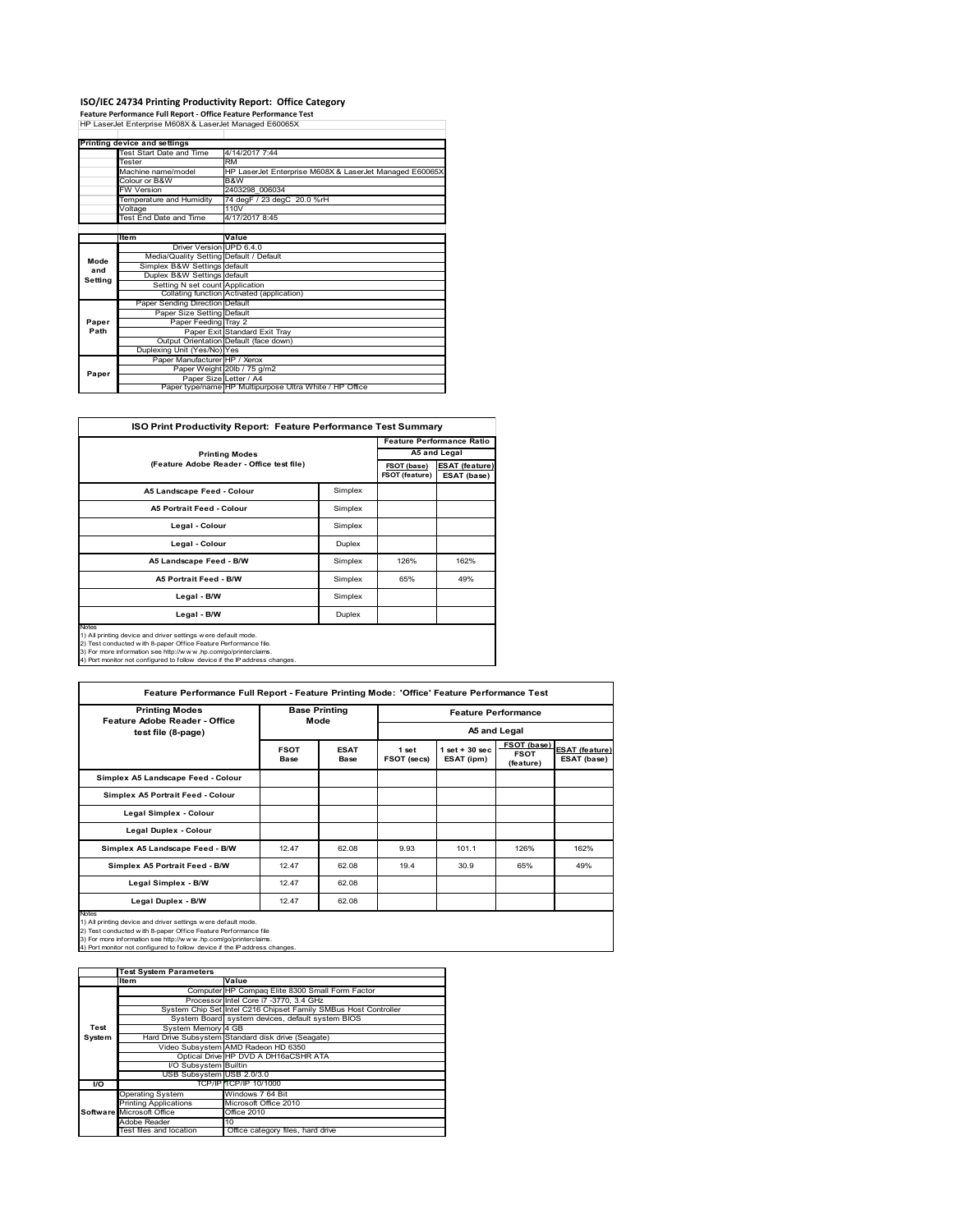## **ISO/IEC 17629 First Print Out Time Report: Office Category**

**Full Detailed Test Report ‐ LETTER** HP LaserJet Enterprise M608X & LaserJet Managed E60065X

|            | Printing device and settings               |                                                         |
|------------|--------------------------------------------|---------------------------------------------------------|
|            | Test Start Date and Time                   | 4/14/2017 7:44                                          |
|            | Tester                                     | <b>RM</b>                                               |
|            | Machine name/model                         | HP LaserJet Enterprise M608X & LaserJet Managed E60065X |
|            | Colour or B&W                              | B&W                                                     |
|            | <b>FW Version</b>                          | 2403298 006034                                          |
|            | Configuration (options)                    | Default                                                 |
|            | Controller                                 | 4.119                                                   |
|            | Printing device page count                 | Not Specified                                           |
|            | Printing supplies page count Not Specified |                                                         |
|            | Temperature and Humidity                   | 74 degF / 23 degC 20.0 %rH                              |
|            | Voltage                                    | 110V                                                    |
|            | Test End Date and Time                     | 4/17/2017 8:45                                          |
|            |                                            |                                                         |
|            | <b>Item</b>                                | Value                                                   |
| Mode       | PDL and driver version                     | <b>UPD 6.4.0</b>                                        |
| and        | Print Quality mode                         | default                                                 |
| Setting    | <b>B&amp;W</b> settings                    | default                                                 |
|            | Paper feed orientation                     | Short Edge                                              |
| Paper      | Paper type setting                         | default                                                 |
|            | Paper feeding                              | Standard cassette                                       |
|            | Paper exit                                 | Standard exit tray                                      |
| Paper Path | Output orientation                         | default (face up or face down)                          |

**ISO First Page Out Time Summary Report: Office Category**

**FPOT from Ready (seconds)**<br>Simplex 4.76 Duplex t: Letter Notes<br>1) All printing device and driver settings were default mode.<br>2) For the BW results, the print driver was set to "print in BW".<br>3) For more information see http://www.hp.com/golprinterclaims.<br>4) Port montor not confi **B&W**

|                                                        |                                                                                                                                                                                                                                                                    | ISO First Page Out Time Report: Office Category |                                   |                                          |                            |                   |             |
|--------------------------------------------------------|--------------------------------------------------------------------------------------------------------------------------------------------------------------------------------------------------------------------------------------------------------------------|-------------------------------------------------|-----------------------------------|------------------------------------------|----------------------------|-------------------|-------------|
| <b>Detailed Report: LETTER</b>                         |                                                                                                                                                                                                                                                                    | Word<br>(seconds)                               | Excel<br>(seconds)                | Adobe<br>Reader<br>(seconds)             | Average<br>(seconds)       | <b>Delay Time</b> |             |
|                                                        | FPOT from Ready - Simplex                                                                                                                                                                                                                                          |                                                 |                                   |                                          |                            |                   |             |
|                                                        | FPOT from Ready - Duplex                                                                                                                                                                                                                                           |                                                 |                                   |                                          |                            |                   |             |
| Color Mode                                             | FPOT from Sleep - Simplex                                                                                                                                                                                                                                          |                                                 |                                   | N/A                                      |                            |                   |             |
|                                                        | Recovery Time                                                                                                                                                                                                                                                      |                                                 |                                   |                                          |                            |                   |             |
|                                                        | FPOT from Off - Simplex                                                                                                                                                                                                                                            |                                                 |                                   |                                          |                            |                   |             |
|                                                        | Warm-up Time                                                                                                                                                                                                                                                       |                                                 |                                   |                                          |                            |                   |             |
|                                                        | FPOT from Ready - Simplex                                                                                                                                                                                                                                          | 4 4 8                                           | 4 74                              | 5.04                                     | 4.76                       | 21 Seconds        |             |
|                                                        | FPOT from Ready - Duplex                                                                                                                                                                                                                                           |                                                 |                                   |                                          |                            |                   |             |
| <b>B&amp;W Mode</b>                                    | FPOT from Sleep - Simplex                                                                                                                                                                                                                                          |                                                 |                                   | 11.69                                    |                            | 105 Minutes       |             |
|                                                        | Recovery Time                                                                                                                                                                                                                                                      |                                                 |                                   | 6.6                                      |                            |                   |             |
|                                                        | FPOT from Off - Simplex                                                                                                                                                                                                                                            |                                                 |                                   | 124.32                                   |                            |                   |             |
|                                                        | Warm-up Time                                                                                                                                                                                                                                                       |                                                 |                                   | 119.28                                   |                            |                   |             |
| Notes                                                  | 1) All printing device and driver settings w ere default mode.<br>2) For the B/W results, the print driver was set to "print in B/W".                                                                                                                              |                                                 |                                   |                                          |                            |                   |             |
|                                                        | 3) For more information see http://www.hp.com/go/printerclaims.<br>4) Port monitor not configured to follow device if the IP address changes.<br>5) Page counts w ere collected after completion of the tests.<br>6) Details for FPOT from Sleep are show n below. |                                                 |                                   |                                          |                            |                   |             |
|                                                        |                                                                                                                                                                                                                                                                    |                                                 |                                   |                                          |                            |                   |             |
| <b>HP Data Table</b><br><b>Detailed Report: LETTER</b> |                                                                                                                                                                                                                                                                    | <b>FPOT Avg</b><br>(se cs)                      | FPOT (secs)<br><b>Iteration 1</b> | <b>FPOT (secs)</b><br><b>Iteration 2</b> | FPOT (secs)<br>Iteration 3 | Application       | Delay Time  |
|                                                        | FPOT from Sleep                                                                                                                                                                                                                                                    | N/A                                             | N/A                               | N/A                                      | N/A                        | Adobe Reader      |             |
| <b>Color Mode</b>                                      | FPOT from Sleep (15 minutes)<br>HP/Non ISO Test                                                                                                                                                                                                                    | N/A                                             | N/A                               | N/A                                      | N/A                        | Adobe Reader      |             |
| <b>B&amp;W Mode</b>                                    | FPOT from Sleep                                                                                                                                                                                                                                                    | 11.69                                           | 11.69                             | 11.68                                    | N/A                        | Adobe Reader      | 105 Minutes |

1) All printing device and driver settings w ere default mode.<br>2) For the B/W results, the print driver w as set to "print in B/W".<br>3 DLP includes detailed iterations as data measurements may vary run to run.

|                    | <b>Test System Parameters</b> |                                                       |  |  |  |  |
|--------------------|-------------------------------|-------------------------------------------------------|--|--|--|--|
|                    | <b>Item</b>                   | Value                                                 |  |  |  |  |
|                    | Computer                      | HP Compaq Elite 8300 Small Form Factor                |  |  |  |  |
|                    | Processor                     | Intel Core i7 -3770, 3.4 GHz                          |  |  |  |  |
|                    | System Chip Set               | Intel C216 Chipset Family SMBus Host Controller       |  |  |  |  |
|                    | <b>System Board</b>           | system devices, default system BIOS                   |  |  |  |  |
| Test               | <b>System Memory</b>          | 4 GB                                                  |  |  |  |  |
| System             | <b>Hard Drive Subsystem</b>   | Standard disk drive (Seagate)                         |  |  |  |  |
|                    | Video Subsystem               | AMD Radeon HD 6350                                    |  |  |  |  |
|                    | Optical Drive                 | HP DVD A DH16aCSHR ATA                                |  |  |  |  |
|                    | I/O Subsystem                 | <b>Builtin</b>                                        |  |  |  |  |
|                    | <b>USB Subsystem</b>          | USB 2.0/3.0                                           |  |  |  |  |
| Printing<br>Device | TCP/IP                        | 10/1000                                               |  |  |  |  |
| Connection         |                               |                                                       |  |  |  |  |
|                    | <b>Operating System</b>       | Windows 7 Business/Ultimate, 64 bit, Build 7601, SP 1 |  |  |  |  |
|                    | <b>Printing Applications</b>  | Microsoft Office 2010 SP2                             |  |  |  |  |
| Software           |                               | Adobe Reader 10.1.4                                   |  |  |  |  |
|                    | <b>Print Driver</b>           | UPD 6.4.0                                             |  |  |  |  |